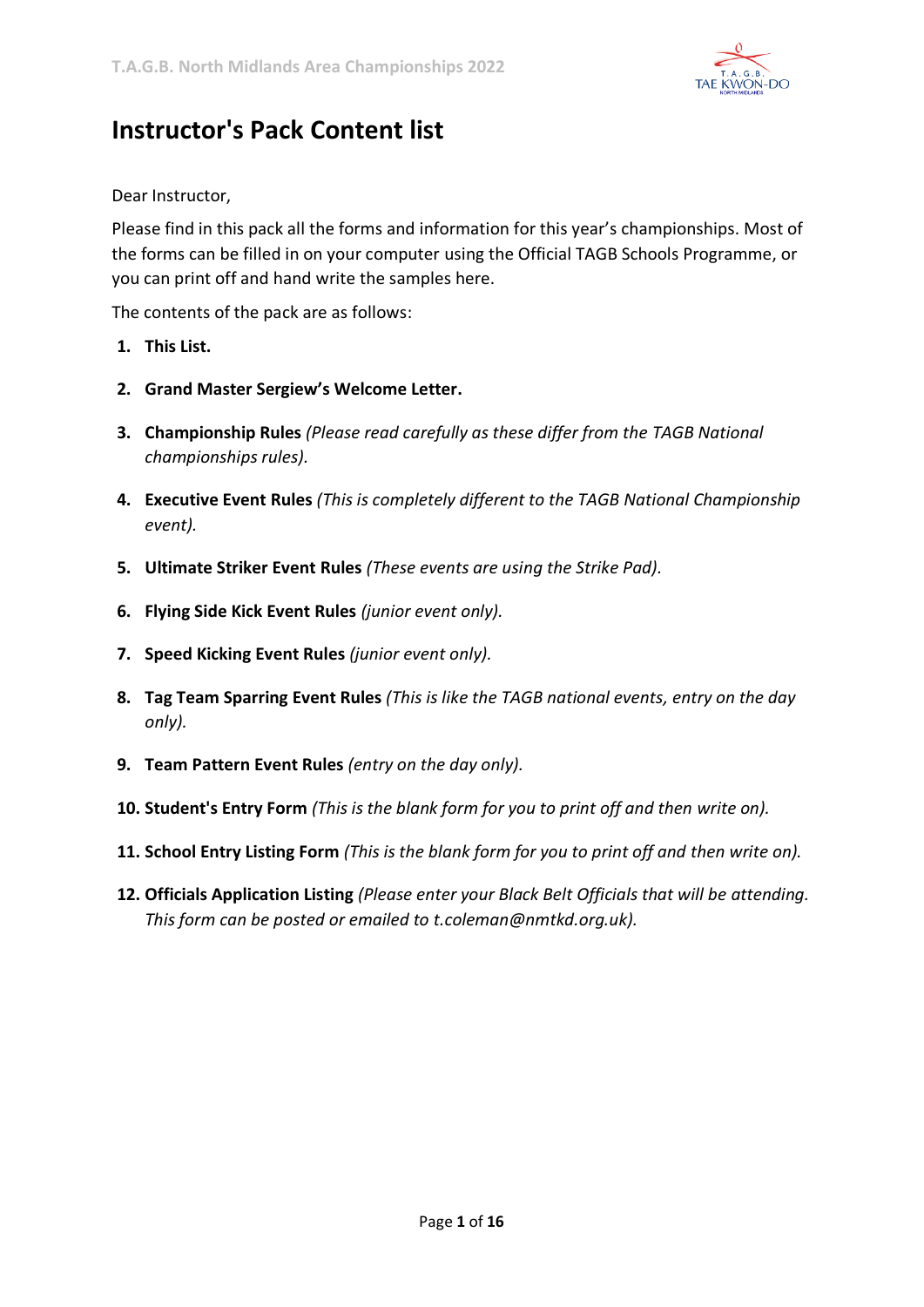

# **Grand Master Sergiew's Welcome letter**

### Dear Instructor,

I would like to welcome you and your students, along with the North Midlands Instructors, to come along, take part and enjoy our North Midlands Championships 2022.

The Championships have taken place in Derby & Notts for over 20 years, and are viewed as one of the "friendliest" events in the TAGB Calendar, and an event where new competitors can sample the competition arena through a number of tailored events.

This year's North Midlands Championships are on Sunday 10th July 2022 at the Wildcats Arena, Nottingham.

Please note: **DO NOT USE** the standard T.A.G.B. championships entry form, the North Midlands Championship has different weight divisions to a national championship, so please use the entry form enclosed.

**Please note the strict closing date will be Wednesday 6 th July**. Only postal entries are accepted, please send to TAGB Admin Services, PO Box 16641, Tamworth, Staffs B77 9NA, please make cheques payable to R Sergiew.

Students can also fill in and print off the Student's Entry Form on the North Midlands website www.nmtkd.org.uk, after that all they have to do is hand it to their Instructor with the entry fee. Please note: Only instructors can enter students, students will not be allowed to enter themselves.

The Instructor's commission is £1 for each event entered and £1 for each adult spectator ticket paid for in advance. Children under sixteen can only pay half price on the door and this will be at the organiser's discretion. Instructors please enter each school on separate School Entry Lists. A blank schools list is available in the pack, or you can enter students online via the Official TAGB Schools Programme.

Each school Instructor is asked to provide qualified officials if possible. All officials are appreciated, without your support there would be no event.

Once again, we are including the Ultimate Striker power and reaction time competition, and the North Midlands special Executive Black Belt Event combining patterns, sparring and power test. We also have two events specially for juniors, Speed Kicking and Flying Side Kick!

I look forward to you joining us for an enjoyable 2022 Championships.

Regards,

Grand Master Sergiew 9th Dan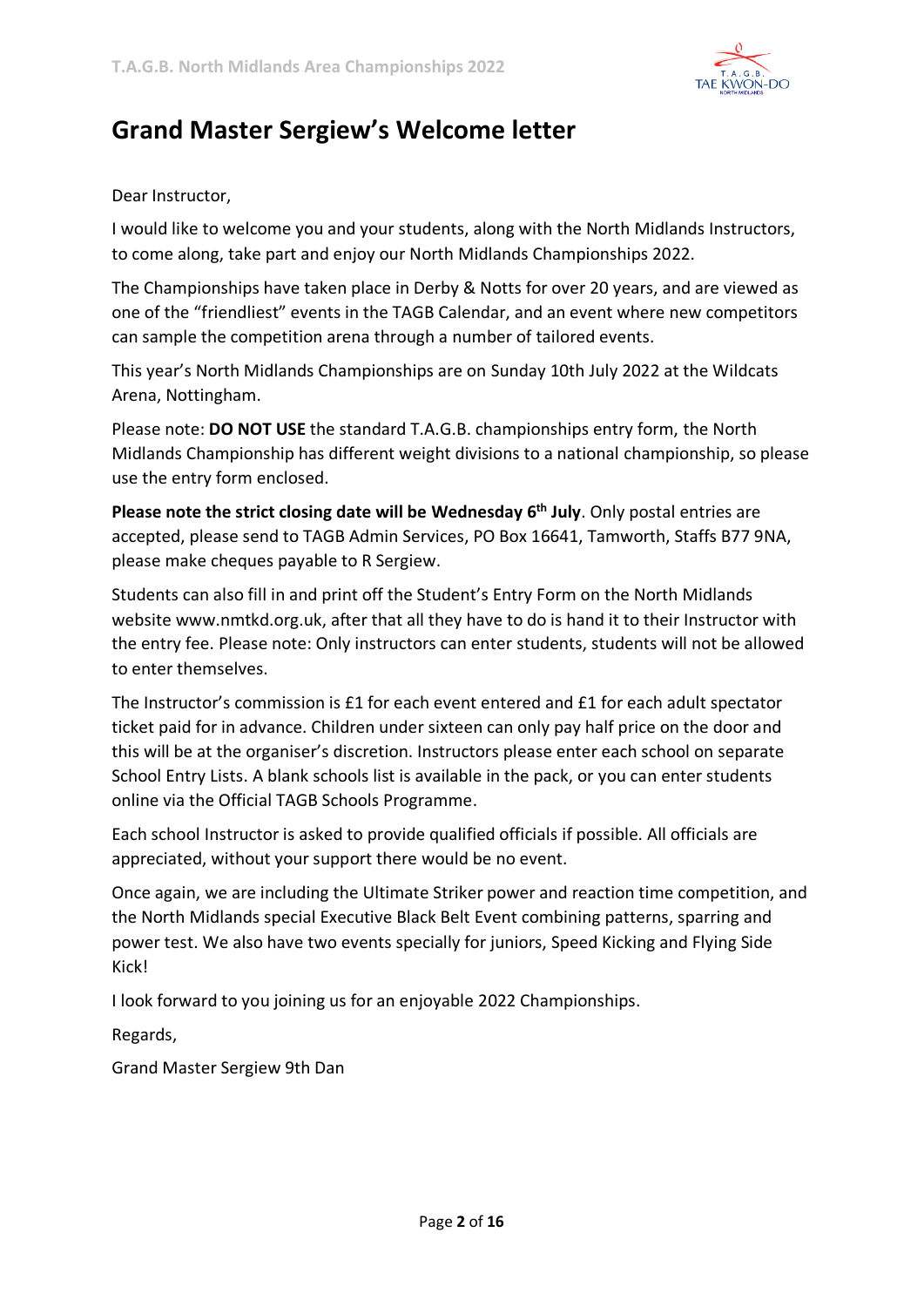

# **Championship Rules**

|                                                                                                                                                                                                                                 | Date: 10/07/22                                                                                                                                                              | Doors Open 9.00am                                                                                                                                                                                                                    |             |        | Starting at 09.30 am.                        |
|---------------------------------------------------------------------------------------------------------------------------------------------------------------------------------------------------------------------------------|-----------------------------------------------------------------------------------------------------------------------------------------------------------------------------|--------------------------------------------------------------------------------------------------------------------------------------------------------------------------------------------------------------------------------------|-------------|--------|----------------------------------------------|
| Venue: Wildcats Arena, Greenwood Rd, Nottingham NG3 7FJ                                                                                                                                                                         |                                                                                                                                                                             |                                                                                                                                                                                                                                      |             |        |                                              |
| Competitors: Per event £15.00p (3 or more events £40.00)<br>Spectators: Adults £10.00p under sixteen half price; under-five's free<br>(Under sixteen to pay on the door, half price fee will be at the organiser's discretion). |                                                                                                                                                                             |                                                                                                                                                                                                                                      |             |        |                                              |
|                                                                                                                                                                                                                                 | (TAGB white suits or club suits ONLY to be worn at this event, no International TAGB suits)                                                                                 |                                                                                                                                                                                                                                      |             |        |                                              |
|                                                                                                                                                                                                                                 | STRICT CLOSING DATE for postal entries to be received by TAGB Admin is Wednesday 6 <sup>th</sup>                                                                            | July 2022.                                                                                                                                                                                                                           |             |        |                                              |
| <b>Categories:</b>                                                                                                                                                                                                              | <b>Adults:</b> Male and female separate                                                                                                                                     |                                                                                                                                                                                                                                      |             |        |                                              |
|                                                                                                                                                                                                                                 | Children (under 16's): Male and female separate. (Please note there is NO<br>CADETS category).                                                                              |                                                                                                                                                                                                                                      |             |        |                                              |
|                                                                                                                                                                                                                                 | <b>Executive:</b> Male and female separate. (Black Belts only).                                                                                                             |                                                                                                                                                                                                                                      |             |        |                                              |
|                                                                                                                                                                                                                                 | All sparring point stop: Yellow (including yellow stripe), Green, Blue, Red<br>and Black belt. Belt divisions are by belt colour (e.g. green belt includes blue<br>stripe). |                                                                                                                                                                                                                                      |             |        |                                              |
| <b>Sparring</b>                                                                                                                                                                                                                 |                                                                                                                                                                             | Ladies                                                                                                                                                                                                                               | Males       |        | Children                                     |
|                                                                                                                                                                                                                                 | Tiny Tots: (yellow & green belts only, minimum of 4)<br>Pee Wee:<br>Lightweight:                                                                                            | up-to 55 kg                                                                                                                                                                                                                          | up-to 67 kg |        | up-to 122 cm<br>up to 137 cm<br>up to 152 cm |
|                                                                                                                                                                                                                                 | Middleweight                                                                                                                                                                | up-to 60 kg                                                                                                                                                                                                                          | up-to 77 kg |        | up to 168 cm                                 |
|                                                                                                                                                                                                                                 | Heavyweight                                                                                                                                                                 | over 60 kg                                                                                                                                                                                                                           | over 77 kg  |        | over 168 cm                                  |
| <b>Patterns</b>                                                                                                                                                                                                                 | Yellow belt:<br>Green belt:<br>Blue belt:<br>Red belt:<br><b>Black belt:</b>                                                                                                | Chon-Ji, Dan-Gun, Do San<br>Do-San, Won-Hyo, Yul Gok<br>Yul-Guk, Joong-Gun, Toi Gye<br>Toi-Gye, Hwa-Rang, Chung Moo<br>Adults any Black Belt pattern (including Chung Moo).<br>Juniors any Black Belt pattern for their next grading |             |        |                                              |
| <b>Destruction</b><br>Men                                                                                                                                                                                                       | Hand<br>Choice (including elbow on black boards)                                                                                                                            |                                                                                                                                                                                                                                      | Foot        | Choice |                                              |

**Executive Pattern & Sparring Knock-out** (students entering this event can also pay & enter other black belt events).

**Ultimate Striker**

**Flying Side Kick & Speed Kicking** (junior events only)

**Tag Team Sparring & Team Patterns** (can only be entered & paid for ON THE DAY).

Ladies Choice (including elbow on black boards) Choice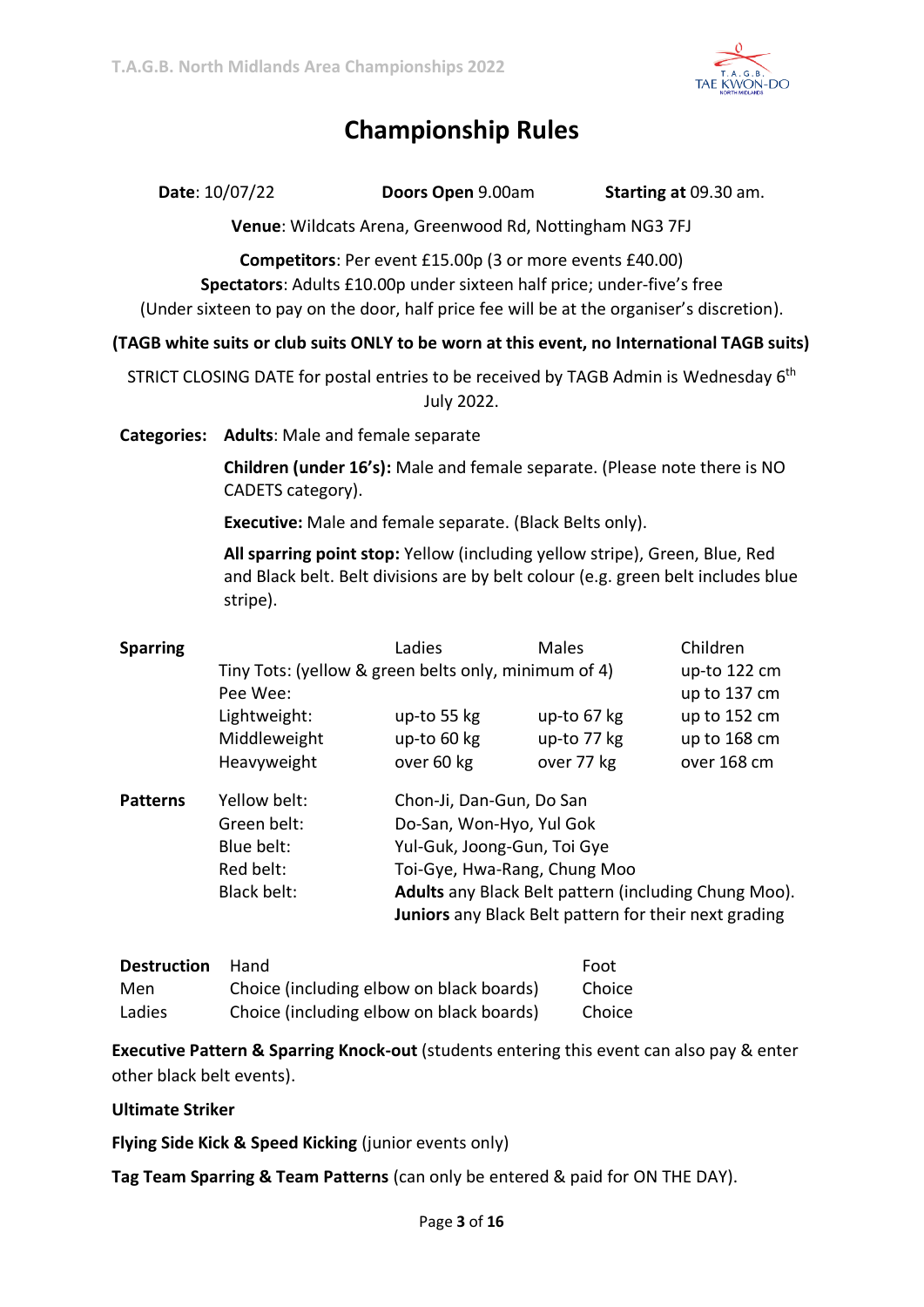

## **Executives Event Rules**

The Executive event will be open to Black Belts, Ladies 35 and over and Men 40 and over.

### **THIS IS A COMBINED PATTERNS, SPARRING AND STRIKE PAD EVENT.**

Ladies and Men will compete separately with no weight divisions. Entrants in this event may also compete in the traditional Black Belt divisions if they wish.

The Pattern section will be run under European pattern knock-out rules, where two competitors will at the same time perform a pattern STRICTLY taken from the three for their next grading, the pattern considered the best performed by the judges, is awarded 2 Points.

In the Sparring section the winner of each 2 min bout will be awarded 2 Points, (1 point to each competitor in the event of a draw).

The event-draw will be made on the day. Each competitor will compete in a minimum of 2 bouts of sparring and patterns.

The final placings will be based on the overall points accumulated for wins in the Sparring and Patterns sections, based on 2 Points for every bout won of Patterns or Sparring. Any competitor receiving a bye will also receive 2 points.

The total pattern points and sparring points, earned for each bout won, will be added up to give the 1st or 2nd, and 3rd highest placed scores for Gold or Silver and Bronze.

The two highest scores will compete a final bout of each, sparring + patterns +power strike pad consecutively (the order decided by the toss of a coin). Highest points of the 3 disciplines the winner. (In the event of a tie, the finalists will be weighed and the lightest awarded the win).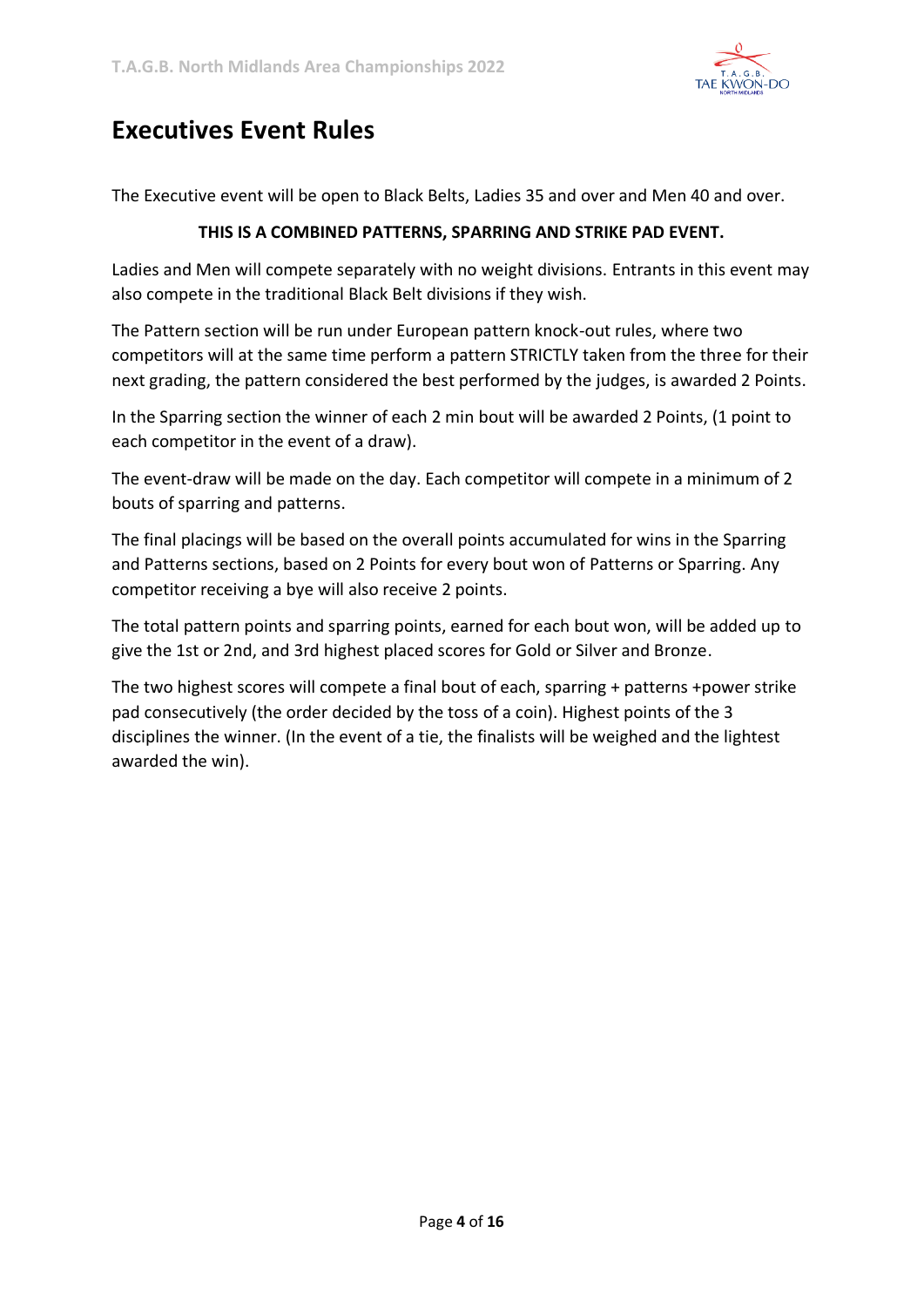

## **The Ultimate Striker Event Rules**

### **Ultimate Striker: Hand Power Test**

Competitors must strike using a back-fist.

The right or left hand may be used.

Each competitor has three attempts.

All three attempts must be made with the same hand.

Competitors may measure before striking; the measure must not touch the target.

The height of the target will be set by the referee, according to the height of the competitor.

The best of the three strikes will be recorded.

| Junior Hand Power Test (Up to and inc. 16 - All belts) |                                |  |
|--------------------------------------------------------|--------------------------------|--|
| Girls                                                  | <b>Boys</b>                    |  |
| LIGHT:                                                 | LIGHT:                         |  |
| Up to & Including 35Kg                                 | Up to & Including 35Kg         |  |
| MIDDLE:                                                | MIDDLE:                        |  |
| Over 35 up to & Including 55Kg                         | Over 35 up to & Including 55Kg |  |
| HEAVY:                                                 | HEAVY:                         |  |
| Over 55Kg                                              | Over 55Kg                      |  |

All the above divisions - Best of 3 back-fist strikes. Medals awarded 1 x Gold 1 x Silver 1 x Bronze

| Senior Hand Power Test (Over 16 - All belts) |                                |  |
|----------------------------------------------|--------------------------------|--|
| <b>Ladies</b>                                | Men                            |  |
| LIGHT:                                       | LIGHT:                         |  |
| Up to & including 65Kg                       | Up to & including 65Kg         |  |
| MIDDLE:                                      | MIDDLE:                        |  |
| Over 65 up to & including 85Kg               | Over 65 up to & including 85Kg |  |
| HEAVY:                                       | HEAVY:                         |  |
| Over 85Kg                                    | Over 85Kg                      |  |

All above divisions - Best of 3 back-fist strikes. Medals awarded 1 x Gold 1 x Silver 1 x Bronze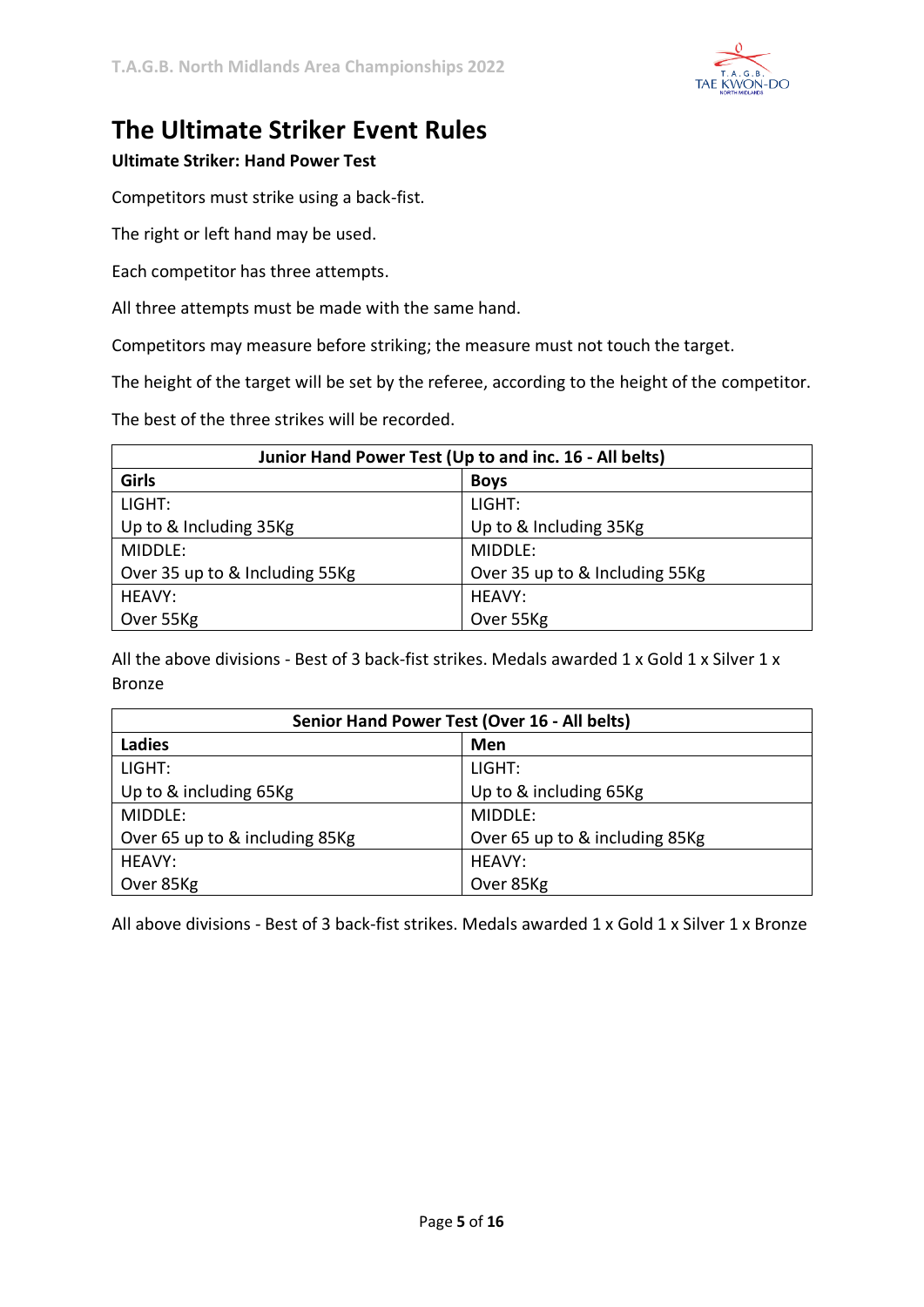

### **Ultimate Striker: Foot Power Test**

Competitors must strike using a turning kick.

The ball or instep of the foot may be used.

The right or left foot may be used.

Each competitor has three attempts.

All three attempts must be made with the same foot.

Competitors may measure before striking; the measure must not touch the target.

The height of the target will be set by the referee, according to the height of the competitor.

The best of the three strikes will be recorded.

| Junior Foot Power Test (Up to and inc. 16 - All belts) |                                |  |
|--------------------------------------------------------|--------------------------------|--|
| Girls                                                  | <b>Boys</b>                    |  |
|                                                        |                                |  |
| LIGHT:                                                 | LIGHT:                         |  |
| Up to & including 35Kg                                 | Up to & including 35Kg         |  |
| MIDDLE:                                                | MIDDLE:                        |  |
| Over 35 up to & including 55Kg                         | Over 35 up to & including 55Kg |  |
| HEAVY:                                                 | HEAVY:                         |  |
| Over 55Kg                                              | Over 55Kg                      |  |

All above divisions - Best of 3 turning-kick strikes. Medals awarded 1 x Gold 1 x Silver 1 x Bronze

| Senior Foot Power Test (Over 16 - All belts). |                                |  |
|-----------------------------------------------|--------------------------------|--|
| Ladies                                        | Men                            |  |
| LIGHT:                                        | LIGHT:                         |  |
| Up to & including 65Kg                        | Up to & including 65Kg         |  |
| MIDDLE:                                       | MIDDLE:                        |  |
| Over 65 up to & including 85Kg                | Over 65 up to & including 85Kg |  |
| HEAVY:                                        | HEAVY:                         |  |
| Over 85Kg                                     | Over 85Kg                      |  |

All above divisions - Best of 3 turning-kick strikes. Medals awarded 1 x Gold 1 x Silver 1 x Bronze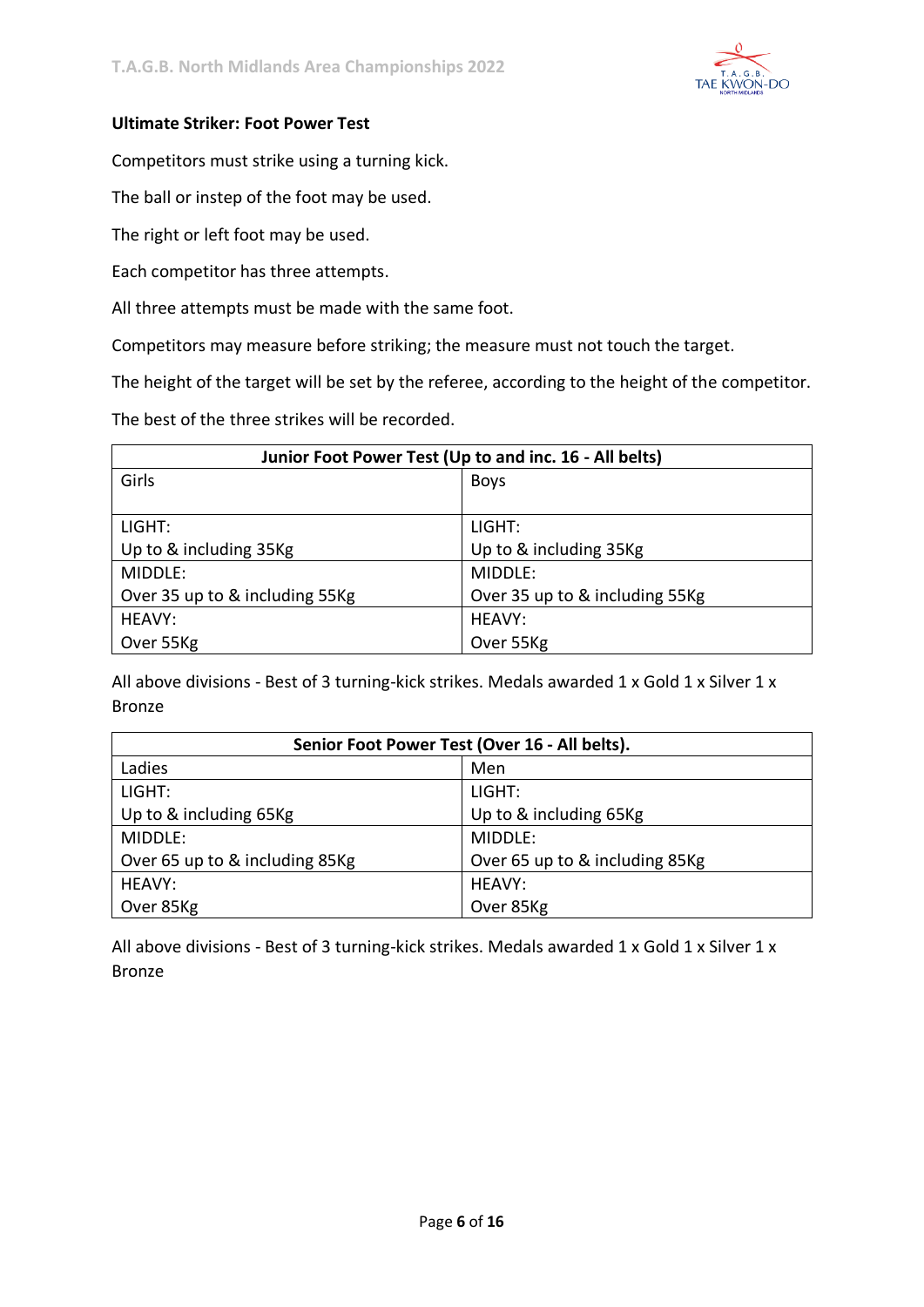

### **Ultimate Striker: Grand Champ**

Competitors may strike using any Tae Kwon Do technique.

Each competitor has five attempts.

Techniques may not be repeated, e.g.

Left hand back-fist and right-hand back-fist are permitted.

Left hand back-fist twice is not permitted.

Competitors may measure before striking; the measure must not touch the target.

The height of the target will be set by the referee for each strike, according to the height of the competitor.

The total of all five strikes will be recorded.

| <b>Grand Champ Power Test (All belts)</b> |                    |                    |                    |
|-------------------------------------------|--------------------|--------------------|--------------------|
| Girls                                     | <b>Boys</b>        | Ladies             | Men                |
| ALL WEIGHTS                               | <b>ALL WEIGHTS</b> | <b>ALL WEIGHTS</b> | <b>ALL WEIGHTS</b> |

All above divisions - Total of 5 strikes. Medals awarded 1 x Gold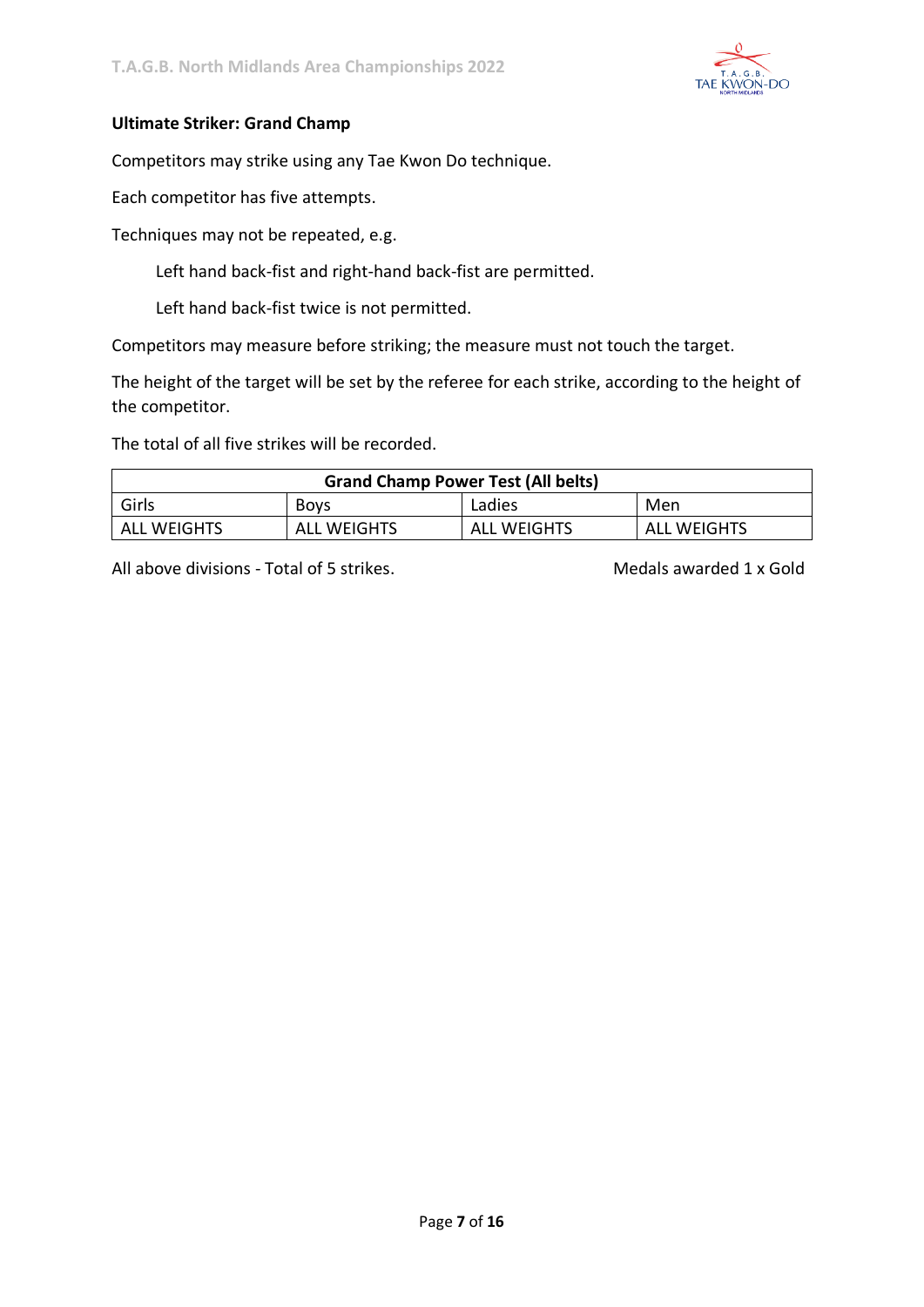

### **Ultimate Striker: Team Power Test**

Teams must include three members, one in each of the following weight divisions:

- 1. Light: Up to and including 40Kg
- 2. Middle: Over 40Kg up to and including 80Kg
- 3. Heavy: Over 80Kg

Each team member must perform three strikes of a different type:

- 1. Linear technique: Punch, sidekick, front-kick
- 2. Rotational technique: Back-fist, knife-hand, turning-kick
- 3. Flying technique

The team can choose which member performs which type of technique.

Competitors may measure before striking; the measure must not touch the target.

The height of the target will be set by the referee for each strike, according to the height of the competitor.

The total of all fifteen strikes will be recorded.

| <b>Team Power Test (All belts)</b> |  |  |
|------------------------------------|--|--|
| All Teams                          |  |  |
| $1 \times$ LIGHT:                  |  |  |
| Up to & including 65Kg             |  |  |
| 1 x MIDDLE:                        |  |  |
| Over 65 up to & Including 85Kg     |  |  |
| 1 x HEAVY:                         |  |  |
| Over 85Kg                          |  |  |

Total of 15 strikes (3 for each team member). Medals awarded 1 x Gold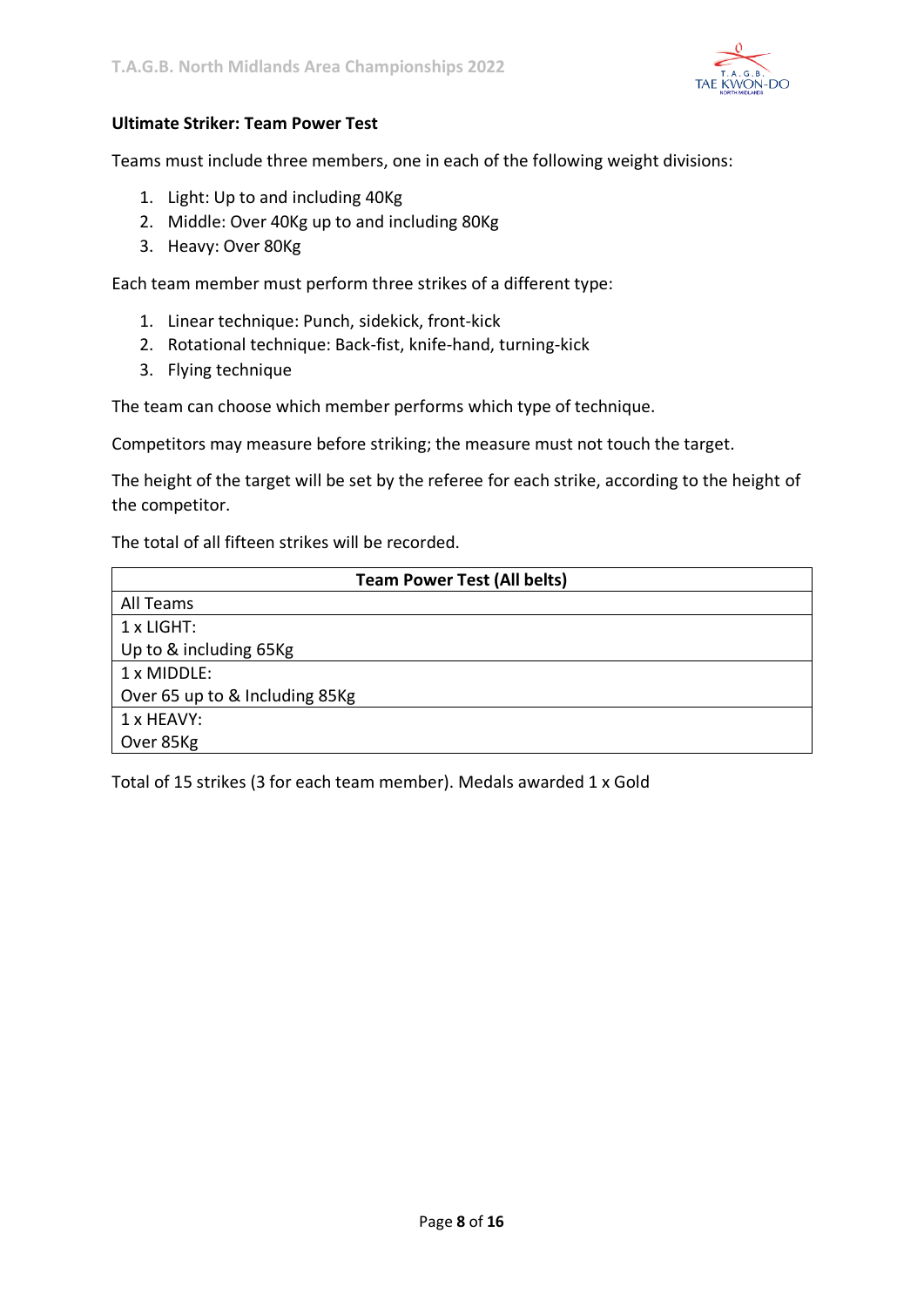

### **Ultimate Striker: Fight-Fit**

Competitors may strike using any combination of Tae Kwon Do techniques.

Competitors have one minute to perform any number of strikes.

The height of the target will be set by the referee for each strike, according to the height of the competitor.

The total of all strikes will be recorded.

| Junior Fight-Fit Power Test (Up to and Including 16 - All belts) |                                |  |
|------------------------------------------------------------------|--------------------------------|--|
| Girls                                                            | <b>Boys</b>                    |  |
| LIGHT:                                                           | LIGHT:                         |  |
| Up to & including 35Kg                                           | Up to & including 35Kg         |  |
| MIDDLE:                                                          | MIDDLE:                        |  |
| Over 35 up to & including 55Kg                                   | Over 35 up to & including 55Kg |  |
| HEAVY:                                                           | HEAVY:                         |  |
| Over 55Kg                                                        | Over 55Kg                      |  |

All above divisions – Total score for 1 minute. Medals awarded 1 x Gold

| Senior Fight-Fit Power Test (Over 16 - All belts) |                                |  |
|---------------------------------------------------|--------------------------------|--|
| Ladies                                            | Men                            |  |
| LIGHT:                                            | LIGHT:                         |  |
| Up to & including 65Kg                            | Up to & including 65Kg         |  |
| MIDDLE:                                           | MIDDLE:                        |  |
| Over 65 up to & including 85Kg                    | Over 65 up to & including 85Kg |  |
| HEAVY:                                            | HEAVY:                         |  |
| Over 85Kg                                         | Over 85Kg                      |  |

All above divisions – Total score for 1 minute. Medals awarded 1 x Gold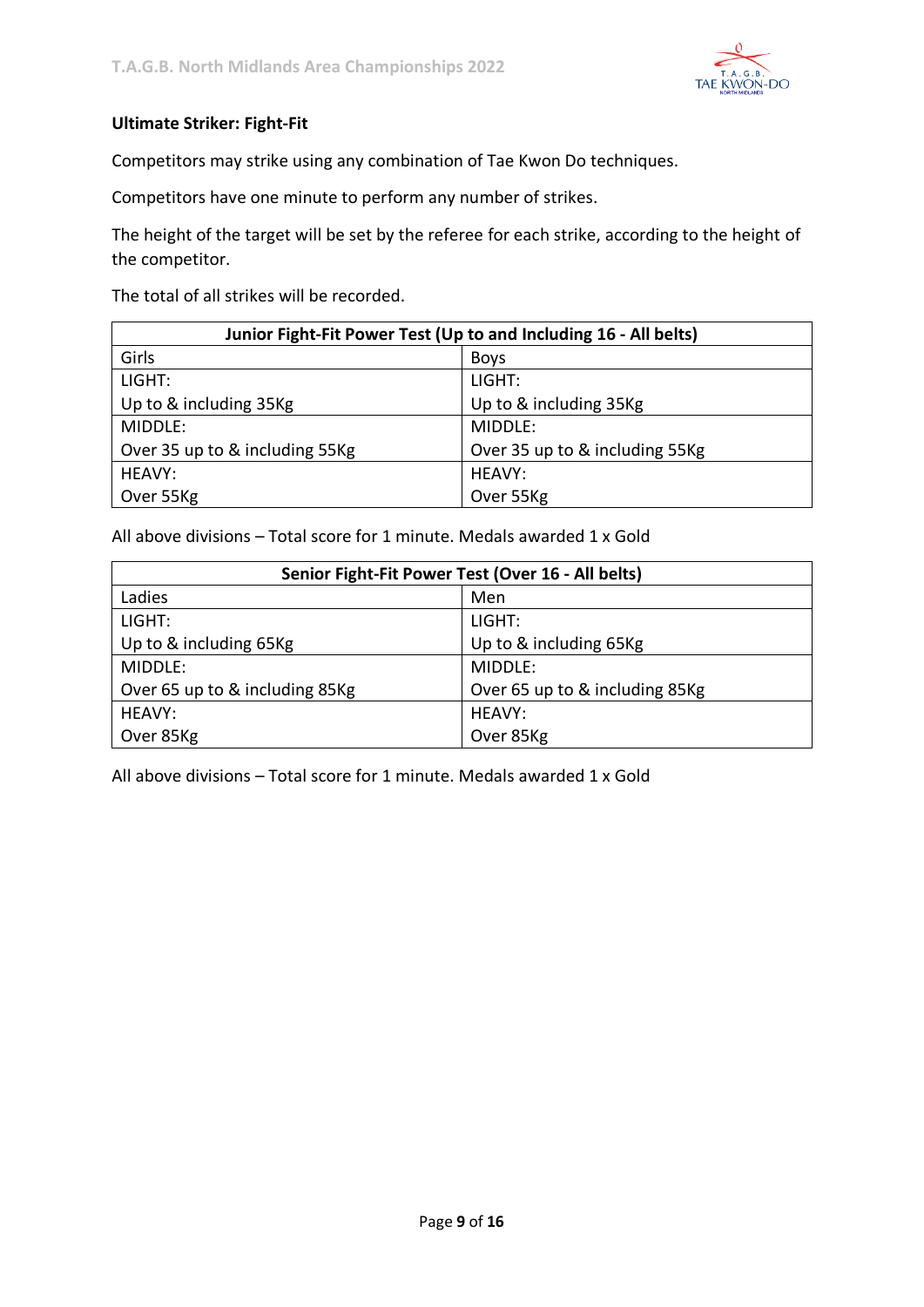

# **Flying Side Kick Event Rules; Juniors Only**

Up to and including 16 years – girls and boys separate divisions

### **Grade Divisions (As Per Patterns, enter Code Fsk)**

Yellow Stripe to Green Stripe Green Belt & Blue Stripe Blue Belt & Red Stripe Red Belt & Black Stripe Black Belts

All pads will be provided on the day.

The pads will be held by the area officials, at the competitor's SHOULDER HEIGHT

Each competitor will be given the opportunity of one line-up.

The kick can be performed with choice leg and will be judged on:

| <b>Presentation</b> |
|---------------------|
| <b>Technique</b>    |
| <b>Balance</b>      |
| Power               |
| <b>Foot-Shape</b>   |

The competitor can perform the kick from STANDING OR WITH A RUN UP but must not step out of the ring area.

Judges will score using the pattern score cards.

DEDUCTIONS will be made for:

**Loss of balance Stepping out of the ring area before or after the kick Missing the focus pad completely The balancing foot must be off the floor at the point of impact on the pad**

In the event of a play off for 1st, 2nd, 3rd, places, each competitor will be required to perform the kick with the opposite leg.

AWARDS = 1 X GOLD; 1 X SILVER; 1 X BRONZE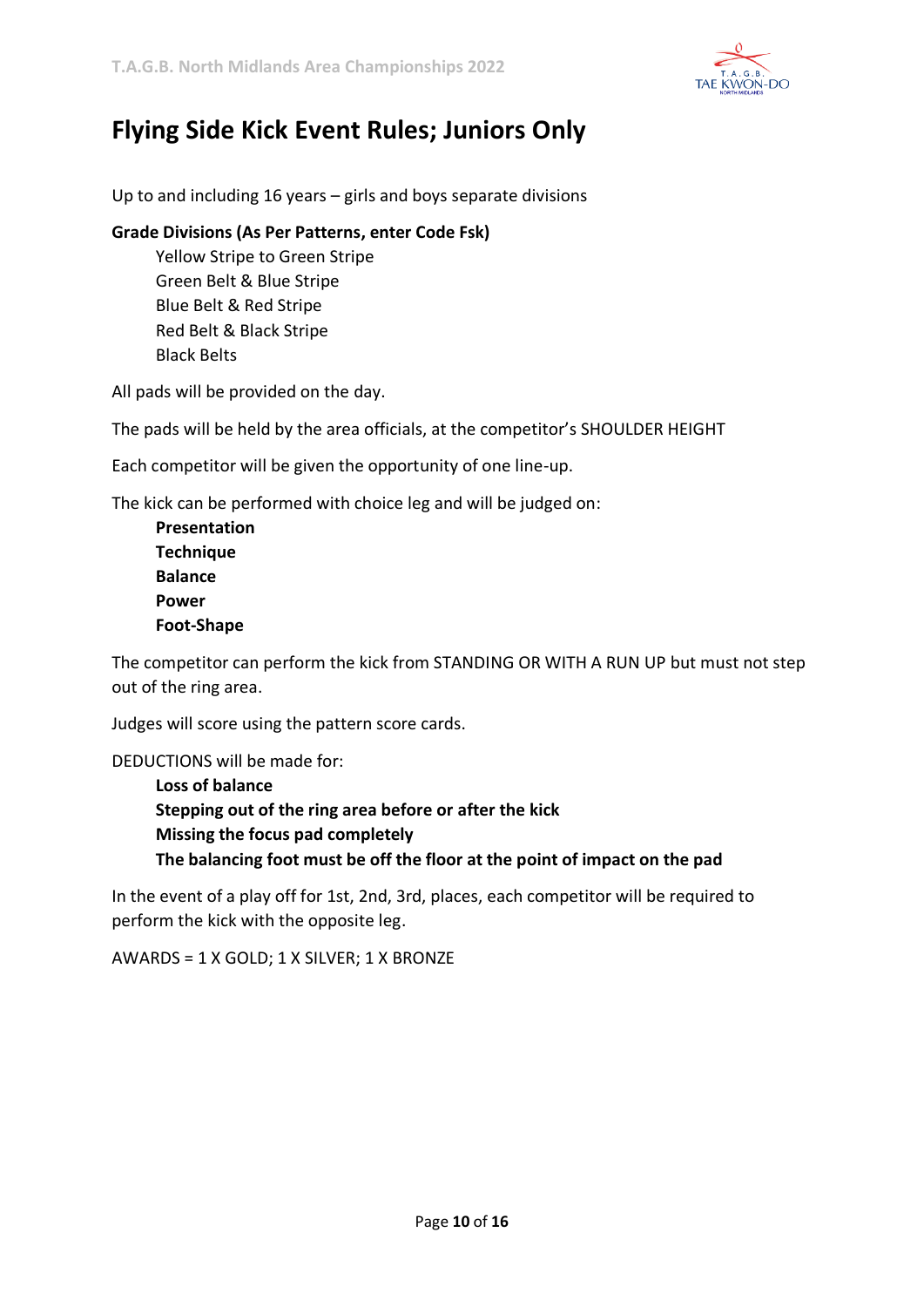

## **Speed Kicking Event Rules; Juniors Only**

How many kicks can the competitor complete in 30 seconds?

Up to and including 16 years – girls and boys separate divisions

### **Three Grade Divisions Only (Enter Code Sk)**

Yellow Stripe to Blue Stripe Blue Belt to Black Stripe Black Belts

All pads will be provided on the day.

The pads will be held by the area officials, at the competitor's CHEST HEIGHT

#### RULES:

**The attempt can be with a choice leg (l or r) All kicks must be with the same leg The kicks must be with the instep The kicking foot must touch the floor between each kick Competitors will be discouraged from kicking with impact force Kick deductions will be made for: Any kick missing the pad The kicking foot not touching the floor between kicks. In the event of a play-off competitor will perform A SECOND ROUND using the opposite leg**

AWARDS = 1 X GOLD PER DIVISION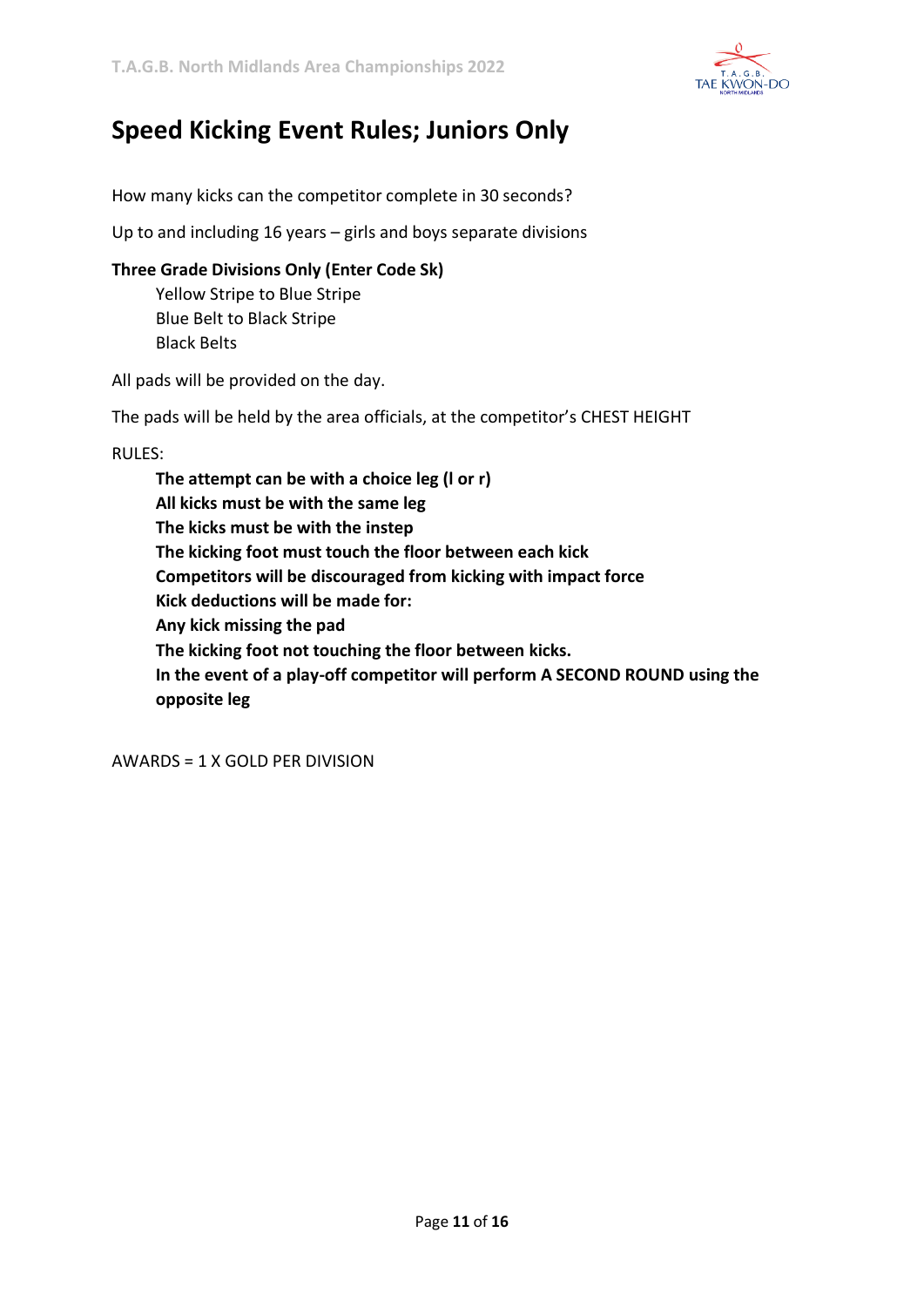

## **Tag Team Sparring Event Rules**

Teams will consist of a 3-person team.

Bouts will be for 4 minutes.

All team matches will be point stop.

When a bout is stopped, team members can touch gloves to change.

All 3 members must fight at some stage during the bout.

#### **Adult Three Person Team.**

Please note there are no weights.

### **Team Gender & Ranks.**

| MALE | <b>BLACK BELTS.</b>              |
|------|----------------------------------|
|      | RED & BLUE BELTS.                |
|      | <b>GREEN &amp; YELLOW BELTS.</b> |

FEMALE BLACK BELTS. RED & BLUE BELTS. GREEN & YELLOW BELTS.

#### **Children Three Person Team.**

Please note children must be at least 122 cm, also there are only two height divisions.

From 122 cm to under 152 cm

Over 152 cm

#### **Gender Team Ranks.**

| <b>BOYS</b> | <b>BLACK BELTS.</b>              |
|-------------|----------------------------------|
|             | RED & BLUE BELTS.                |
|             | <b>GREEN &amp; YELLOW BELTS.</b> |

GIRLS BLACK BELTS. RED & BLUE BELTS. GREEN & YELLOW BELTS.

PLEASE NOTE: ENTRY TO THIS EVENT IS ON THE DAY, £15 PER TEAM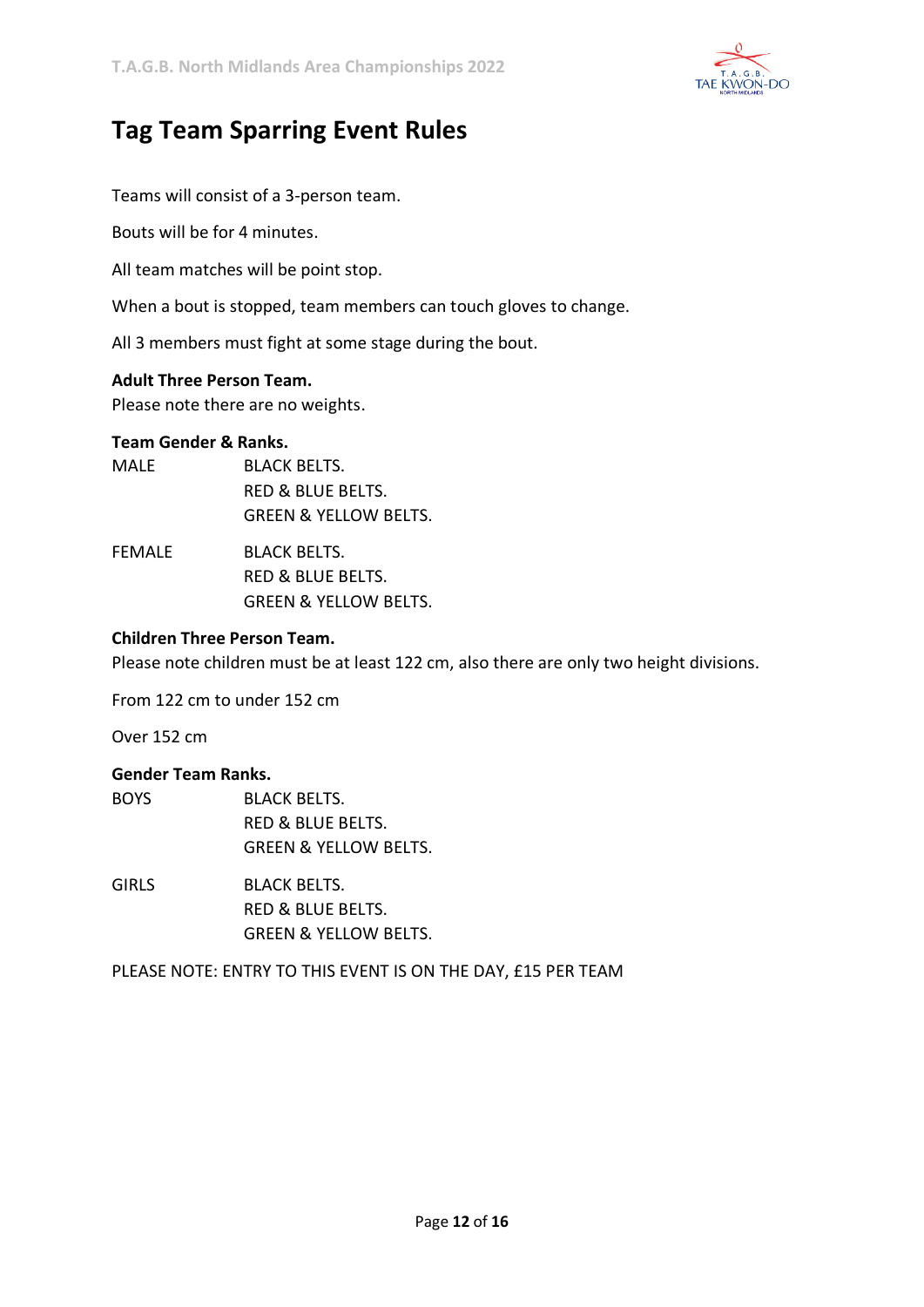

### **Team Pattern Event Rules - 2 Members Per Team**

| <b>JUNIORS</b>              | Any mix of belts, and mix of boys and girls, |
|-----------------------------|----------------------------------------------|
|                             | BOTH team members must be UNDER 16.          |
| <b>ADULTS</b>               | Any mix of belts, and mix of male and        |
|                             | female, BOTH team members must be            |
|                             | <b>OVER 16.</b>                              |
| <b>MIXED JUNIOR + ADULT</b> | Any mix of belts, and mix of men and         |
|                             | ladies.                                      |
|                             | One team member MUST be under 16             |
|                             | years & One team member MUST be over         |
|                             | 16 years.                                    |
|                             |                                              |

Both Team Members – MUST perform the same pattern in unison, from the traditional TAGB patterns list below.

**Categories**

Yellow and Green Belt **Patterns Chon-Ji to Yul Gok.** Blue and Red Belt **Patterns Yul-Gok to Chung Moo.** Black belt **Any Black Belt Pattern (including Chung** Any Black Belt Pattern (including Chung Moo).

Both team members perform the pattern applicable to the lowest grade in the team.

A competitor can compete in 2 SEPARATE categories but only in ONE TEAM per category

ALL TEAMS TO REGISTER ON THE DAY, £10 PER TEAM.

IF THERE IS ONLY ONE TEAM IN ANY CATEGORY, THEY WILL BE AWARDED GOLD.

AWARDS – 1 x GOLD; 1 X SILVER; 1 X BRONZE (Per Team Member)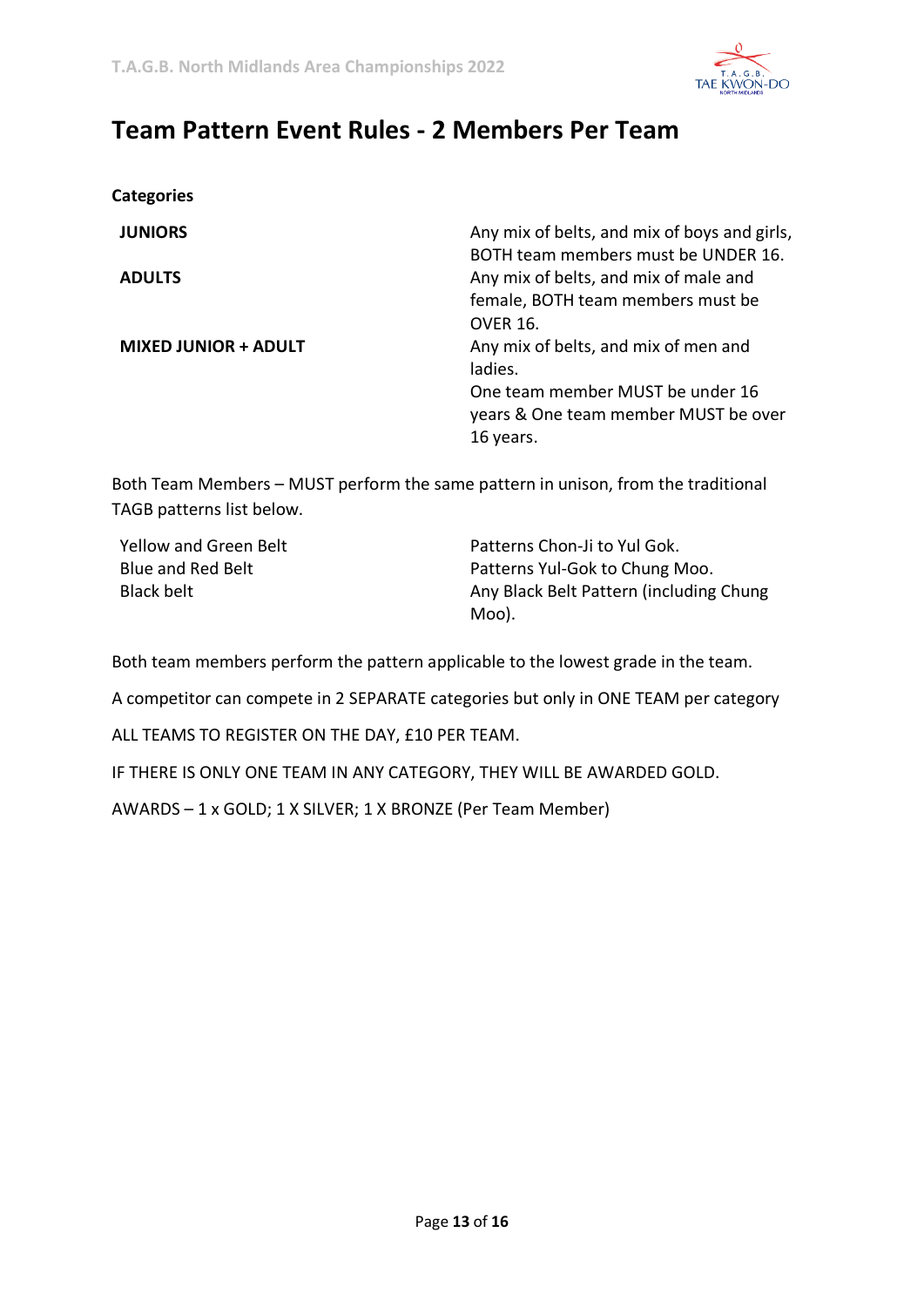#### **North Midlands Area COMPETITION ENTRY FORM**

SCHOOL INSTRUCTOR SIGNATURE **DATE** 

| <b>SCHOOL</b>     | <b>INSTRUCTOR</b>          |
|-------------------|----------------------------|
| <b>LICENCE NO</b> | <b>LICENCE EXPIRY DATE</b> |
| <b>SURNAME</b>    | <b>INITIAL</b>             |

| <b>STATUS</b>                           | <b>COLOUR DIV</b>                       | <b>WEIGHT</b>                           | <b>EXECUTIVE</b>                        |  |
|-----------------------------------------|-----------------------------------------|-----------------------------------------|-----------------------------------------|--|
|                                         |                                         |                                         |                                         |  |
| <b>ENTER IN THE</b><br><b>BOX ABOVE</b> | <b>ENTER IN THE</b><br><b>BOX ABOVE</b> | <b>ENTER IN THE</b><br><b>BOX ABOVE</b> | <b>ENTER IN THE BOX</b><br><b>ABOVE</b> |  |
| L for LADY                              | YE for YELLOW                           | T for TINY<br><b>TOTS</b>               | EM for                                  |  |
| M for MEN                               | <b>GR</b> for GREEN                     | P for PEE WEE                           | <b>EXECUTIVE MALE</b>                   |  |
| G for GIRLS                             | <b>BU</b> for <b>BLUE</b>               | L for LIGHT                             | EL for                                  |  |
| <b>B</b> for BOYS                       | RE for RED                              | M for MIDDLE                            | <b>EXECUTIVE LADY</b>                   |  |
|                                         | BK for BLACK                            | H for HEAVY                             |                                         |  |

| <b>PATTERN</b><br>s           | <b>DESTRUCTION</b>                                                | <b>STRIKE</b><br><b>PAD</b>                                      | <b>SPEED</b><br><b>KICKING</b>        | <b>FLYING</b><br><b>SIDE KICK</b>      |  |
|-------------------------------|-------------------------------------------------------------------|------------------------------------------------------------------|---------------------------------------|----------------------------------------|--|
|                               |                                                                   |                                                                  |                                       |                                        |  |
| <b>ENTER P</b><br>for PATTERN | <b>H</b> for HAND<br><b>F</b> for FOOT<br><b>H&amp;F</b> for BOTH | <b>H</b> for HAND<br><b>F</b> for FOOT<br><b>H&amp;F</b> forBOTH | <b>JNR ONLY</b><br><b>ENTER</b><br>SК | <b>JNR ONLY</b><br><b>ENTER</b><br>FSK |  |

#### **COMPETITORS SIGNATURE**

**PARENTS SIGNATURE** 

THE CODE ON THE RIGHT IS TO BE INSERTED IN THE BOX "WEIGHT" ON THE OTHER SIDE OF THIS FORM

| <b>CATEGORY</b> | <b>WEIGHTS</b>                          |   |
|-----------------|-----------------------------------------|---|
| LADY            | Up to & Inc 55kg LIGHTWEIGHT            | L |
| LADY            | Above 55kg to & inc 60kg. MIDDLEWEIGHT  | М |
| LADY            | Above 60kg HEAVYWEIGHT                  | н |
| <b>CHILDREN</b> | Up & Inc 122cm TINY TOTS                | Т |
| <b>CHILDREN</b> | Above 122cm to & inc 137cm PEE WEE      | P |
| <b>CHILDREN</b> | Above 137cm to & inc 152cm LIGHTWEIGHT  |   |
| <b>CHILDREN</b> | Above 152cm to & inc 168cm MIDDLEWEIGHT | М |
| <b>CHILDREN</b> | Above 168cm HEAVYWEIGHT                 | н |
| <b>MFNS</b>     | Up to & Inc 67kg LIGHTWEIGHT            | L |
| <b>MENS</b>     | Above 67kg to & Inc 77kg MIDDLEWEIGHT   | М |
| <b>MENS</b>     | Above 77kg HEAVYWEIGHT                  | н |

I wish to enrol as a competitor in the forthcoming championships and accept that if this application is partially or incorrectly completed, that I may forfeit my right to compete, and state that I will accept the result of the official board. I clearly understand that my participation in the event is entirely at my own risk. I certify that the facts stated are correct and I am fit to take part in the event.

This form must be handed to your Instructor with the appropriate fee. The Instructor should not send off this form: instead the details should be entered on the ENTRY LIST, which then should be sent to the competition organiser.

Please note: Students can pay and enter both the hand & foot in Destruction and also Strike Pad; if you enter the executive event you can also pay and enter other Black Belt events.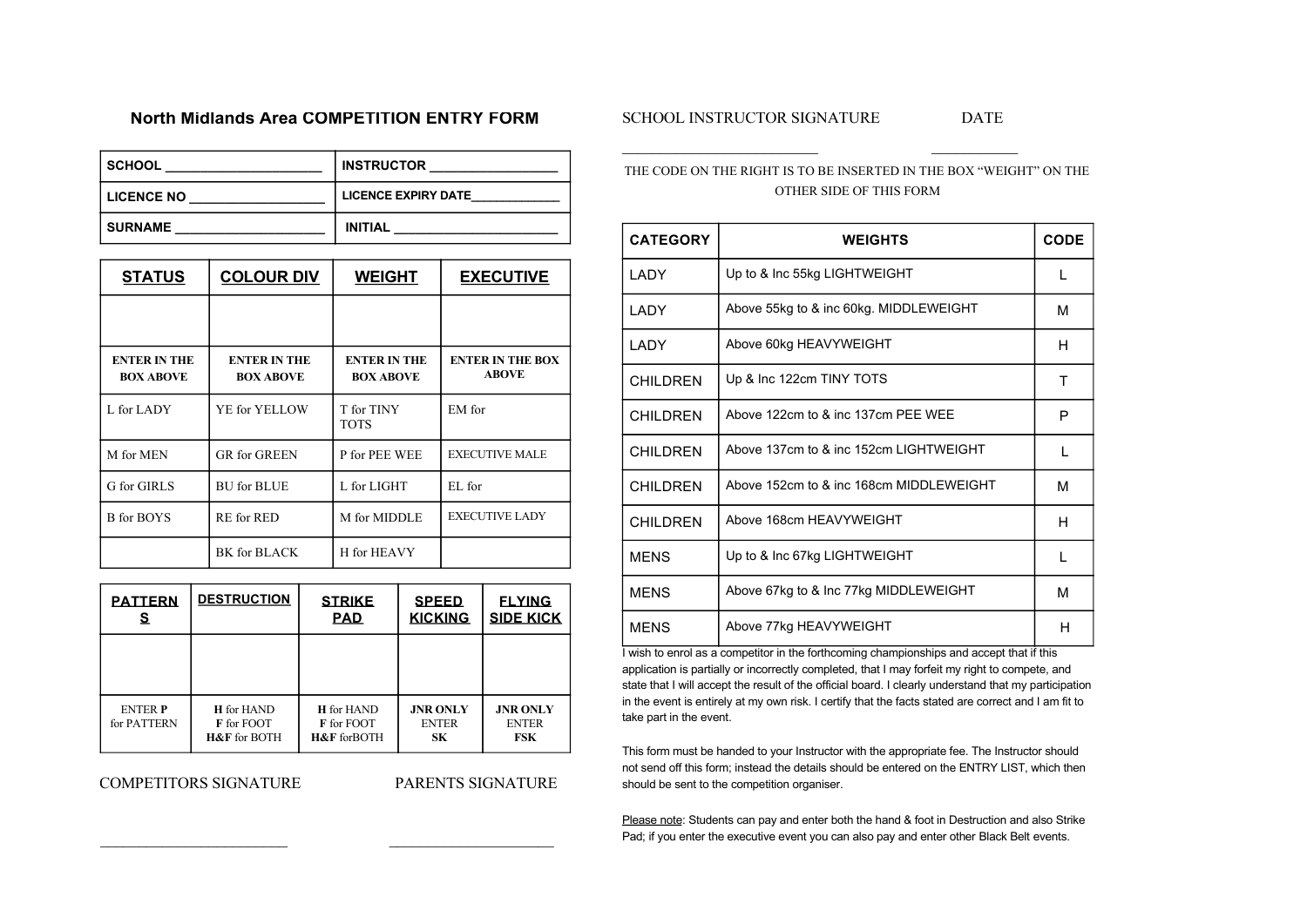### NORTH MIDLANDS T.A.G.B. COMPETITION ENTRY LISTING

Send to: TAGB Administration Services P.O.Box 16641 TAMWORTH Staffs B77 9NA Cheques made payable to "R.Sergiew"

Send this form only. Do-not send individual entry forms.

| School:                         |                                          |         |           | Instructor:    |              |              |             |                 |          |
|---------------------------------|------------------------------------------|---------|-----------|----------------|--------------|--------------|-------------|-----------------|----------|
| To enter someone into           |                                          |         | Sex       | Belt           | Sparring     | Patterns     | Destruction | Strike Pad      |          |
| Sparring AND Executive Sparring |                                          |         | M - Male  | BK - Black     | T - Tiny-Tot | P - Patterns | F - Foot    | F - Foot        |          |
|                                 | please enter the same persons details on |         |           | L - Lady       | RE - Red     | P - Pee-Wee  |             | H - Hand        | H - Hand |
|                                 | two rows. Directly after each other.     |         |           | B - Boy        | BU - Blue    | L - Light    |             | B - Both        | B - Both |
|                                 |                                          |         |           | G - Girl       | GR - Green   | M - Middle   |             | FSK - Fly SKick |          |
|                                 |                                          |         |           | EM - Ex Male   | YE - Yellow  | H - Heavy    |             | SK - Speed K    |          |
|                                 |                                          |         |           | EF - Ex Female |              | EX - Exec    |             | BK - Both kick  |          |
|                                 | License Num                              | Initial | Last Name |                |              |              |             |                 |          |
| 1                               |                                          |         |           |                |              |              |             |                 |          |
| $\overline{2}$                  |                                          |         |           |                |              |              |             |                 |          |
| 3                               |                                          |         |           |                |              |              |             |                 |          |
| 4                               |                                          |         |           |                |              |              |             |                 |          |
| 5                               |                                          |         |           |                |              |              |             |                 |          |
| 6                               |                                          |         |           |                |              |              |             |                 |          |
| $\overline{7}$                  |                                          |         |           |                |              |              |             |                 |          |
| 8                               |                                          |         |           |                |              |              |             |                 |          |
| 9                               |                                          |         |           |                |              |              |             |                 |          |
| 10                              |                                          |         |           |                |              |              |             |                 |          |
| 11                              |                                          |         |           |                |              |              |             |                 |          |
| 12                              |                                          |         |           |                |              |              |             |                 |          |
| 13                              |                                          |         |           |                |              |              |             |                 |          |
| 14                              |                                          |         |           |                |              |              |             |                 |          |
| 15                              |                                          |         |           |                |              |              |             |                 |          |
| 16                              |                                          |         |           |                |              |              |             |                 |          |
| 17                              |                                          |         |           |                |              |              |             |                 |          |
| 18                              |                                          |         |           |                |              |              |             |                 |          |
| 19                              |                                          |         |           |                |              |              |             |                 |          |
| 20                              |                                          |         |           |                |              |              |             |                 |          |
| 21                              |                                          |         |           |                |              |              |             |                 |          |
| 22                              |                                          |         |           |                |              |              |             |                 |          |
| 23                              |                                          |         |           |                |              |              |             |                 |          |
| 24                              |                                          |         |           |                |              |              |             |                 |          |
| 25                              |                                          |         |           |                |              |              |             |                 |          |
| Your Return Address             |                                          |         |           |                |              |              |             |                 |          |
| Number of events                |                                          |         | $Cost =$  |                |              |              |             |                 |          |
| Number of Competitors Tickets   |                                          |         |           |                |              |              |             |                 |          |
| Number of Spectator tickets     |                                          |         | $Cost =$  |                |              |              |             |                 |          |

Please remeber to fill in your RETURN ADDRESS so we can send you your tickets

 $Total:$ 

**STRICT CLOSING DATE:** entries to be received by Grand Master Sergiew (TAGB Admin) by Wednesday 6<sup>th</sup> July 2022